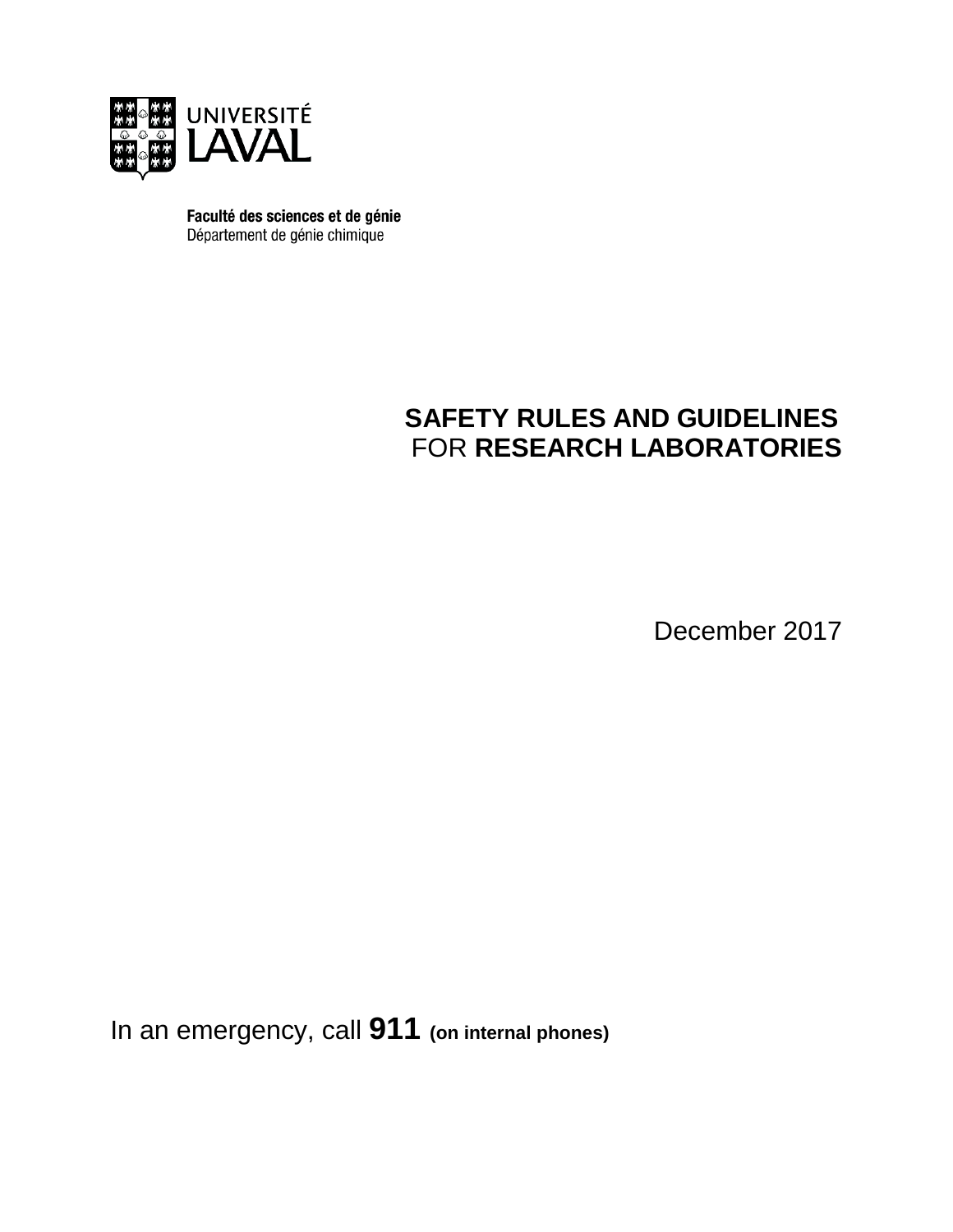## **Introduction**

The federal *Hazardous Products Act* and the provincial *Occupational Health and Safety Legislation* include principles for the safe use of hazardous materials.

At Laval University, three committees are responsible to meet these laws and regulations:

- The Radioprotection Committee;
- The Chemical Safety Committee;
- The Biohazard Safety Committee.

In accordance with the laws, these committees have an obligation to inform users of potential risks while working with controlled substances. In particular, the *Chemical Safety Committee* runs the WHMIS (**W**orkplace **H**azardous **M**aterials **I**nformation **S**ystem) program, which requires:

- Proper labeling of controlled substances;
- Material safety data sheets for all chemicals in the laboratory;
- User training.

This committee also monitors the safe and sensible use of chemical products and controls the disposal of waste chemicals.

In the Faculty of Science and Engineering, WHMIS training is mandatory for all people who work in paid positions in laboratories.

To complement and support the efforts that are already underway, this document provides rules and guidelines for safe working conditions in laboratories within the Department of Chemical Engineering. Guidelines either complement or spell out rules that are summarized here.

## **Disciplinary measures**

The following disciplinary measures will be applied in cases of repetitively not wearing mandatory personal protective equipment and/or repetitively not following safety rules:

1<sup>st</sup> offense to the research professor for follow-up with student/research personnel 2<sup>nd</sup> offense to the research professor for action plan to address the issue 3<sup>rd</sup> offense to the research professor and to the Health and Safety Director

If requested by research professors, the department technician will conduct special laboratory inspections.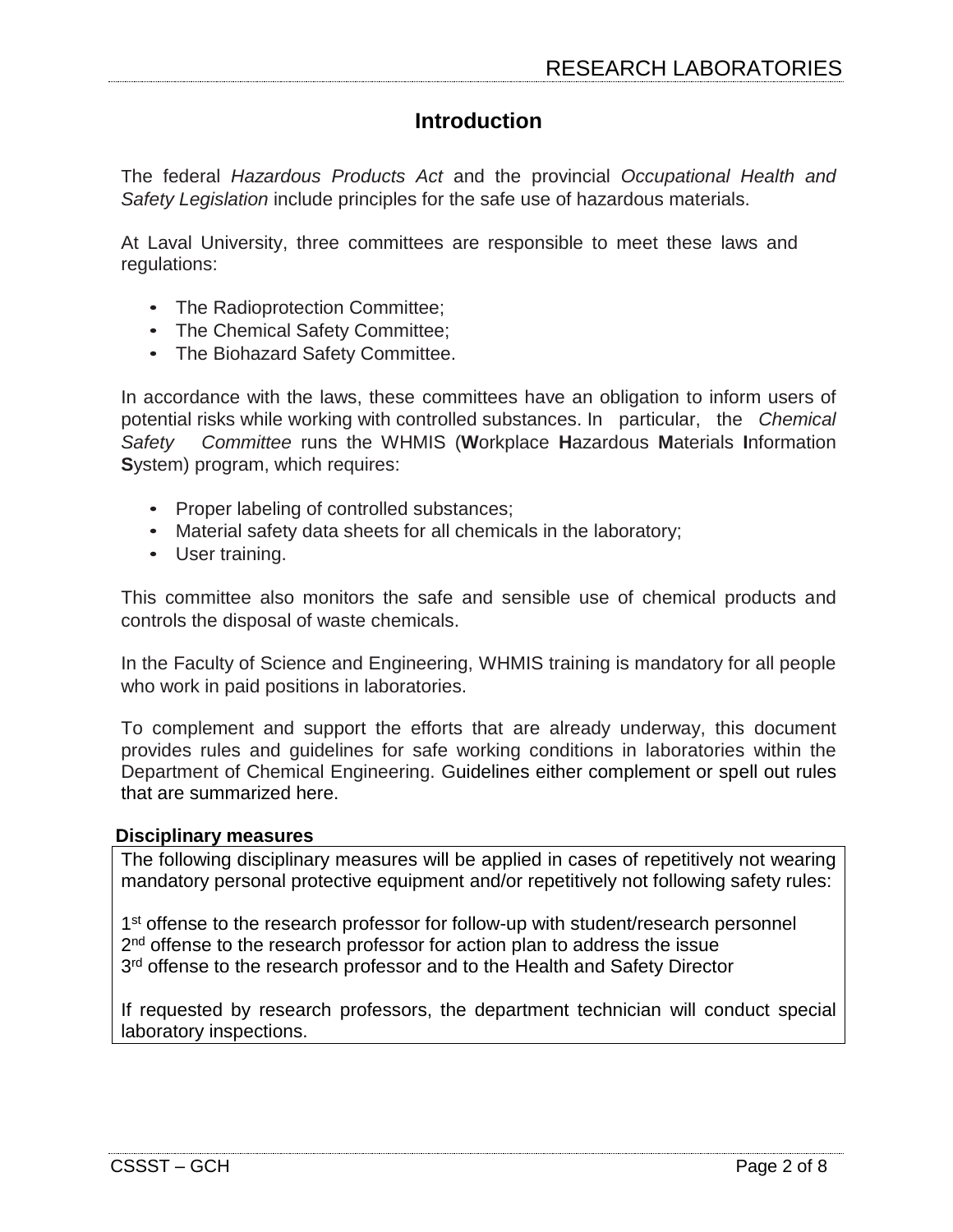| <b>RULES</b>                                                                                                                                 | <b>GUIDELINES</b>                                                                                                                                                                                                                                                                                                                                                                                                                                           |
|----------------------------------------------------------------------------------------------------------------------------------------------|-------------------------------------------------------------------------------------------------------------------------------------------------------------------------------------------------------------------------------------------------------------------------------------------------------------------------------------------------------------------------------------------------------------------------------------------------------------|
| Student must assist in <b>MANDATORY</b> safety<br>trainings and meetings.                                                                    |                                                                                                                                                                                                                                                                                                                                                                                                                                                             |
| <b>laboratories</b> is limited<br>Access to<br>to<br>authorized students and personnel only.                                                 | Family members (children, relatives) are not<br>permitted in laboratories unless authorized<br>in writing by the Department Head.                                                                                                                                                                                                                                                                                                                           |
| You must not work alone in the laboratory.                                                                                                   | Let someone nearby, who has the ability<br>to respond rapidly, know that you are in<br>the laboratory in case of an accident.<br>After regular hours (between 5pm and<br>7am), seek supervisor's approval and<br>notify a relative of your work schedule<br>and area.<br>In the case of an emergency or accident,<br>take reasonable measures in the safest<br>manner possible, and then call 911 on<br>internal phones or 418-656-5555 on other<br>phones. |
| In the laboratory,                                                                                                                           | In the laboratory,                                                                                                                                                                                                                                                                                                                                                                                                                                          |
| It is mandatory to wear safety<br>a)<br>glasses/overglasses, a lab coat<br>(worn closed), closed shoes and<br>long pants.                    | • The lab coat (preferably white, 100%<br>cotton) must be properly button-up<br>(with snap buttons) and in good<br>repair.                                                                                                                                                                                                                                                                                                                                  |
| <b>Contact lenses</b> are <b>PERMITTED</b><br>b)<br>with safety glasses but discourage<br>with<br>volatile<br>when<br>working<br>substances. | For people wearing<br>prescription<br>glasses, safety overglasses<br>are<br>mandatory.                                                                                                                                                                                                                                                                                                                                                                      |
| Laboratory doors must remain closed<br>C)<br>at all times.                                                                                   | Open-toe shoes, sandals, short pants<br>and capris are FORBIDDEN.<br>Long hair must be tied back.                                                                                                                                                                                                                                                                                                                                                           |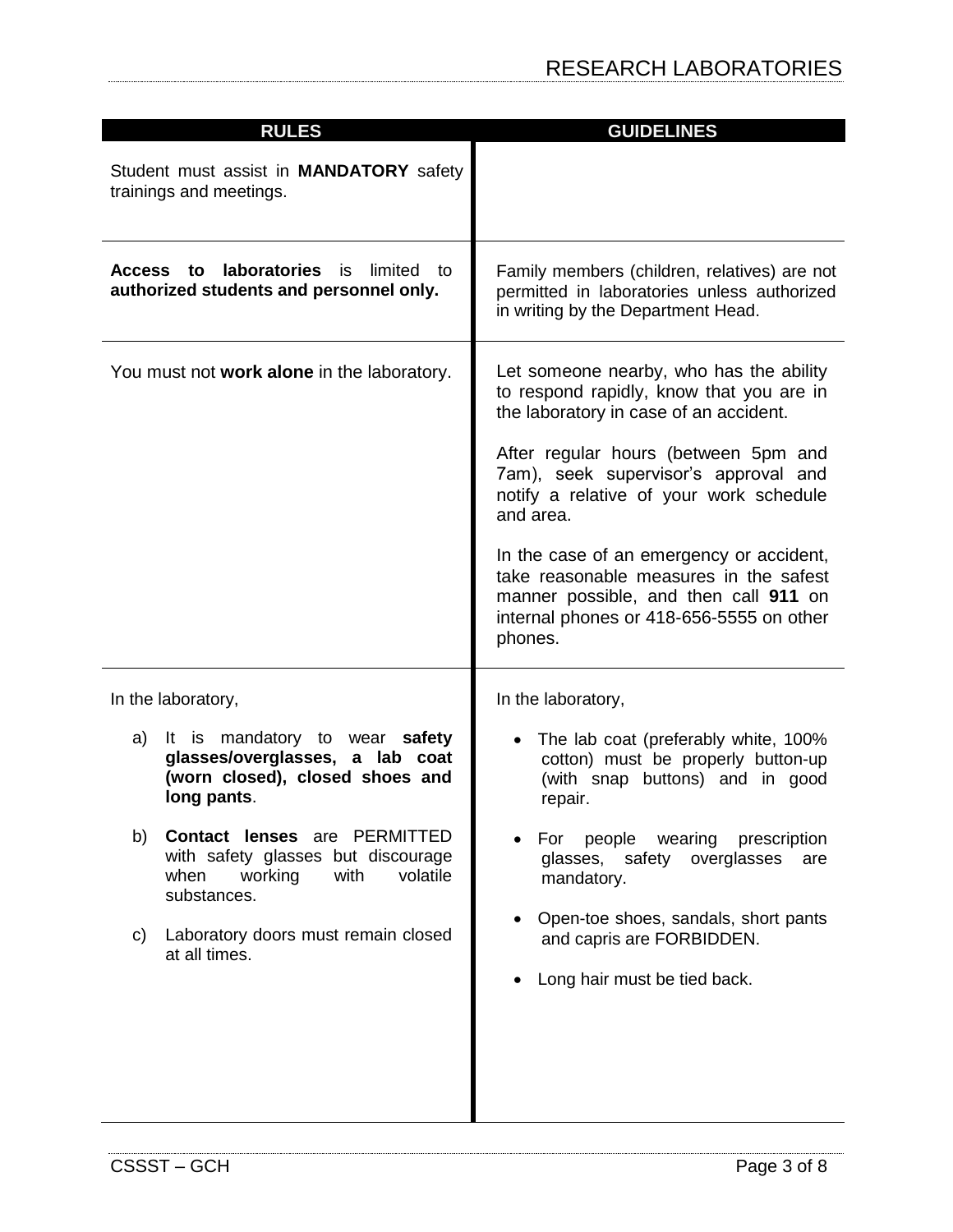| <b>RULES</b> | <b>GUIDELINES</b>                                                                                                                                                                                                                                                      |
|--------------|------------------------------------------------------------------------------------------------------------------------------------------------------------------------------------------------------------------------------------------------------------------------|
|              |                                                                                                                                                                                                                                                                        |
|              | • Before using any chemicals, read the<br>MSDS to:                                                                                                                                                                                                                     |
|              | o Understand and identify hazards<br>and possible risks of its use, wear<br>recommended<br>specific<br>the<br>protective equipment like face<br>shield, apron, chemical resistant<br>gloves and any other protective<br>equipment.                                     |
|              | o Plan your use of the equipment<br>and space in the lab.                                                                                                                                                                                                              |
|              | Check that the fume hood is working<br>properly and keep the sash down<br>whenever possible. Work 6 inches<br>inside the fume hood. Keep only the<br>required equipment under the fume<br>hood.                                                                        |
|              | When entering the laboratory, first<br>check that the eye safety shower is<br>working properly (minimum once per<br>day).                                                                                                                                              |
|              | Substances that are toxic, corrosive,<br>explosive, volatile, or emit vapours or<br>particles must be handled under the<br>fume hood only.                                                                                                                             |
|              | Always<br>take<br>reasonable<br>safety<br>precautions for all procedures in the<br>laboratory.                                                                                                                                                                         |
|              | Before you begin work in a new<br>$\bullet$<br>laboratory, make yourself familiar with<br>safety<br>equipment and its<br>the<br>location, including safety showers, eye<br>station, fire<br>blanket,<br>fire<br>wash<br>extinguisher, telephone, and first aid<br>kit. |
|              | Do not behave in a way that will<br>distract,<br>alarm,<br>or<br>annoy<br>your<br>colleagues in the laboratory.                                                                                                                                                        |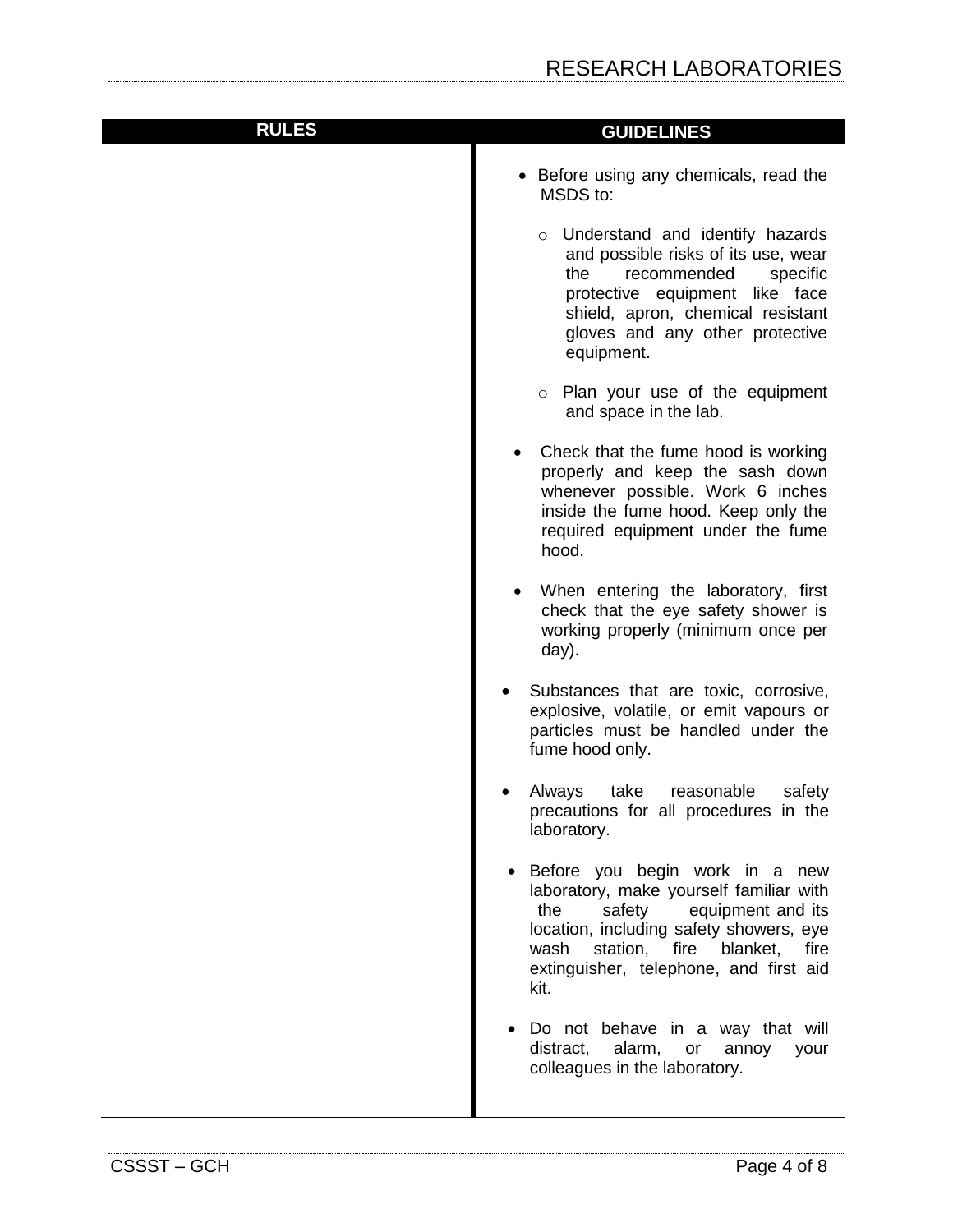| <b>RULES</b>                                                                                                                                       | <b>GUIDELINES</b>                                                                                                                                                                                                                                                                        |
|----------------------------------------------------------------------------------------------------------------------------------------------------|------------------------------------------------------------------------------------------------------------------------------------------------------------------------------------------------------------------------------------------------------------------------------------------|
| It is forbidden to eat, drink or to store food<br>in laboratories.                                                                                 | It is forbidden to use reagents (ex. NaCI,<br>glucose) or glassware for personal use.                                                                                                                                                                                                    |
| <b>Coats, boots and bags must be left outside</b><br>the laboratory.                                                                               | The work surface must remain CLEAN<br>AND UNCLUTTERED.                                                                                                                                                                                                                                   |
|                                                                                                                                                    | Use the MINIMUM amount possible of<br>chemicals for each experiment.                                                                                                                                                                                                                     |
|                                                                                                                                                    | Thoroughly clean all work surfaces and<br>instruments at the end of the day and each<br>time that you work with dangerous<br>chemicals.                                                                                                                                                  |
|                                                                                                                                                    | PUT AWAY all equipment that is not in<br>use.                                                                                                                                                                                                                                            |
| IMMEDIATELY REPORT all accidents and<br>spills to the Security Department by dialing<br>911 on internal phones or 418-656-5555 on<br>other phones. | All broken and defective items must be<br>reported to the supervisor or to an<br>appropriate specialist (the machine shop,<br>electronics, or to repair services by dialing<br>7000). You must not modify the electronic<br>equipment, electrical circuits, or electrical<br>appliances. |
|                                                                                                                                                    | Report accidents and spills to<br>your<br>supervisor or the department head.                                                                                                                                                                                                             |
|                                                                                                                                                    | emergency or accident,<br>take<br>In.<br>an<br>reasonable measures, and call 911<br>on<br>internal phones or 418-656-5555<br><b>on</b><br>other phones.                                                                                                                                  |
| All waste must be disposed of in appropriate<br><b>WASTE CONTAINERS.</b>                                                                           | Place all broken glass in GLASS BINS.                                                                                                                                                                                                                                                    |
|                                                                                                                                                    | All needles, sharp objects (blades) must<br>be disposed of in BIOHAZARDS BINS<br>(yellow).                                                                                                                                                                                               |
|                                                                                                                                                    | All used chemicals must be disposed of<br>the PROPER CHEMICAL WASTE<br>in.<br><b>PROPERLY</b><br><b>CONTAINERS</b><br><b>AND</b><br><b>IDENTIFIED</b> (halogen and nonhalogen<br>solvents, acids, bases, and solids).                                                                    |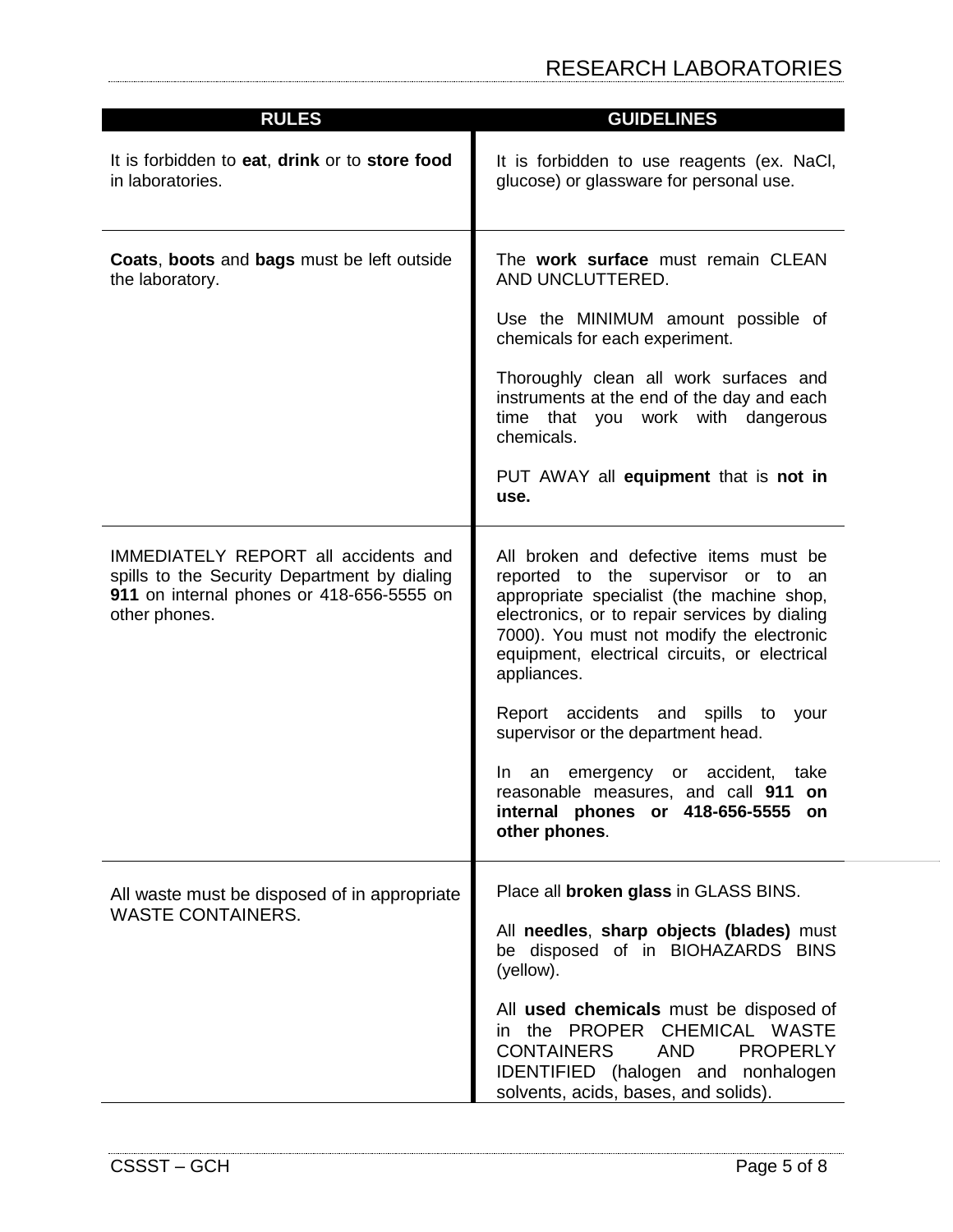| <b>GUIDELINES</b>                                                                                                                                                                                                                                                                                                |
|------------------------------------------------------------------------------------------------------------------------------------------------------------------------------------------------------------------------------------------------------------------------------------------------------------------|
| NOT LEAVE<br>chemicals<br>DO.<br>in.<br>the<br>glassware after complete use. RINSE with<br>the appropriate solvent and throw all<br>residues in the appropriate chemical waste<br>container.                                                                                                                     |
|                                                                                                                                                                                                                                                                                                                  |
|                                                                                                                                                                                                                                                                                                                  |
| INSPECT and SECURELY FASTENED all<br>gas and water hoses.<br>Always move gas cylinders with a cart,<br>cylinders must be chained to the cart.                                                                                                                                                                    |
| Labels on chemical or biohazard containers<br>must include:<br>the name of the product or<br>its<br>chemical<br>formula<br>(not<br>an<br>abbreviation);<br>user's name or initials;<br>appropriate<br>warning<br>such<br>as<br>FLAMMABLE, CORROSIVE, ACID,<br>BASE, TOXIC, etc.;<br>date of purchase and/or use. |
|                                                                                                                                                                                                                                                                                                                  |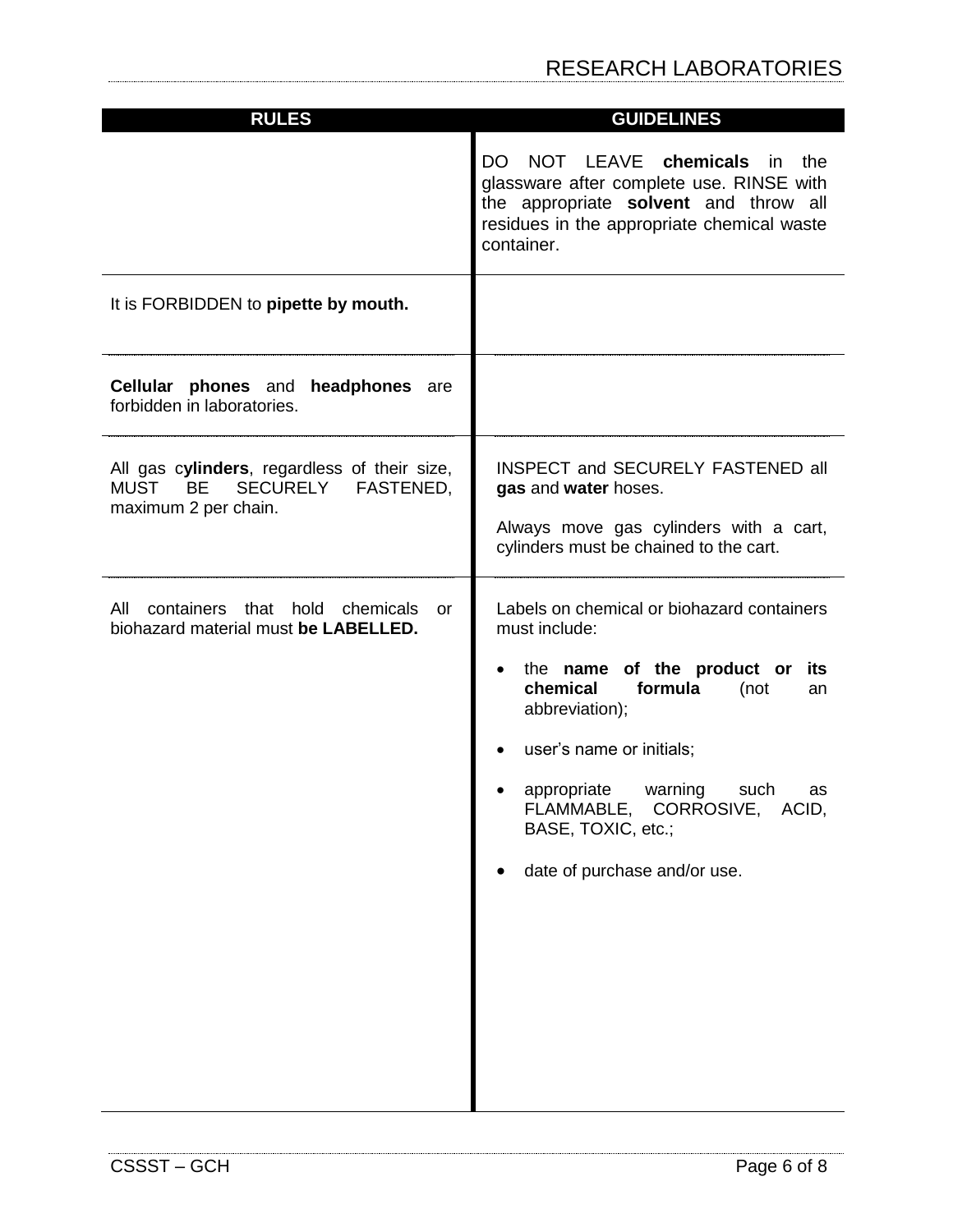| <b>RULES</b>                                                                                  | <b>GUIDELINES</b>                                                                                                                                                                                                                          |
|-----------------------------------------------------------------------------------------------|--------------------------------------------------------------------------------------------------------------------------------------------------------------------------------------------------------------------------------------------|
| Lab set-ups that are left unsupervised<br>must be IDENTIFIED with the experimenter's<br>name. | Unsupervised lab set-ups must also be<br>identified with:                                                                                                                                                                                  |
|                                                                                               | the user's name or supervisor, and a<br>telephone number in case of an<br>emergency;                                                                                                                                                       |
|                                                                                               | the contents of the lab set-up or<br>explanations of the experiment in<br>progress;                                                                                                                                                        |
|                                                                                               | special warning such as FLAMMABLE,<br>CORROSIVE, ACID, BASE, TOXIC,<br>etc.                                                                                                                                                                |
|                                                                                               | start date and estimated end date of<br>the experiment.                                                                                                                                                                                    |
|                                                                                               | Once the experiment is finished, all the<br>equipment must be put away and turned<br>off and countertops must be cleaned.<br>Glassware must be RINSED. Before<br>leaving the laboratory, all equipment must<br>be OFF or CLOSED or PAUSED. |
|                                                                                               | WASH your hands frequently.                                                                                                                                                                                                                |
|                                                                                               | REMOVE protective gloves and WASH<br>hands<br>before<br>the<br>your<br>you<br>leave<br>laboratory and each time you handle<br>chemicals or put on gloves.                                                                                  |
|                                                                                               | Leave your lab coat in the laboratory near<br>the door or in your office.                                                                                                                                                                  |
|                                                                                               | REMOVE your lab coat before you enter<br>a food-handling area or handle food.                                                                                                                                                              |
| Chemicals must always be transported<br>safely.                                               | Use a stable trolley fitted with raised<br>sides that are high enough to contain any<br>spills. This will help to prevent slips and<br>falls.                                                                                              |
|                                                                                               | Transport volatiles in hermetically sealed<br>containers to prevent vapors or odours<br>emissions or particulates.                                                                                                                         |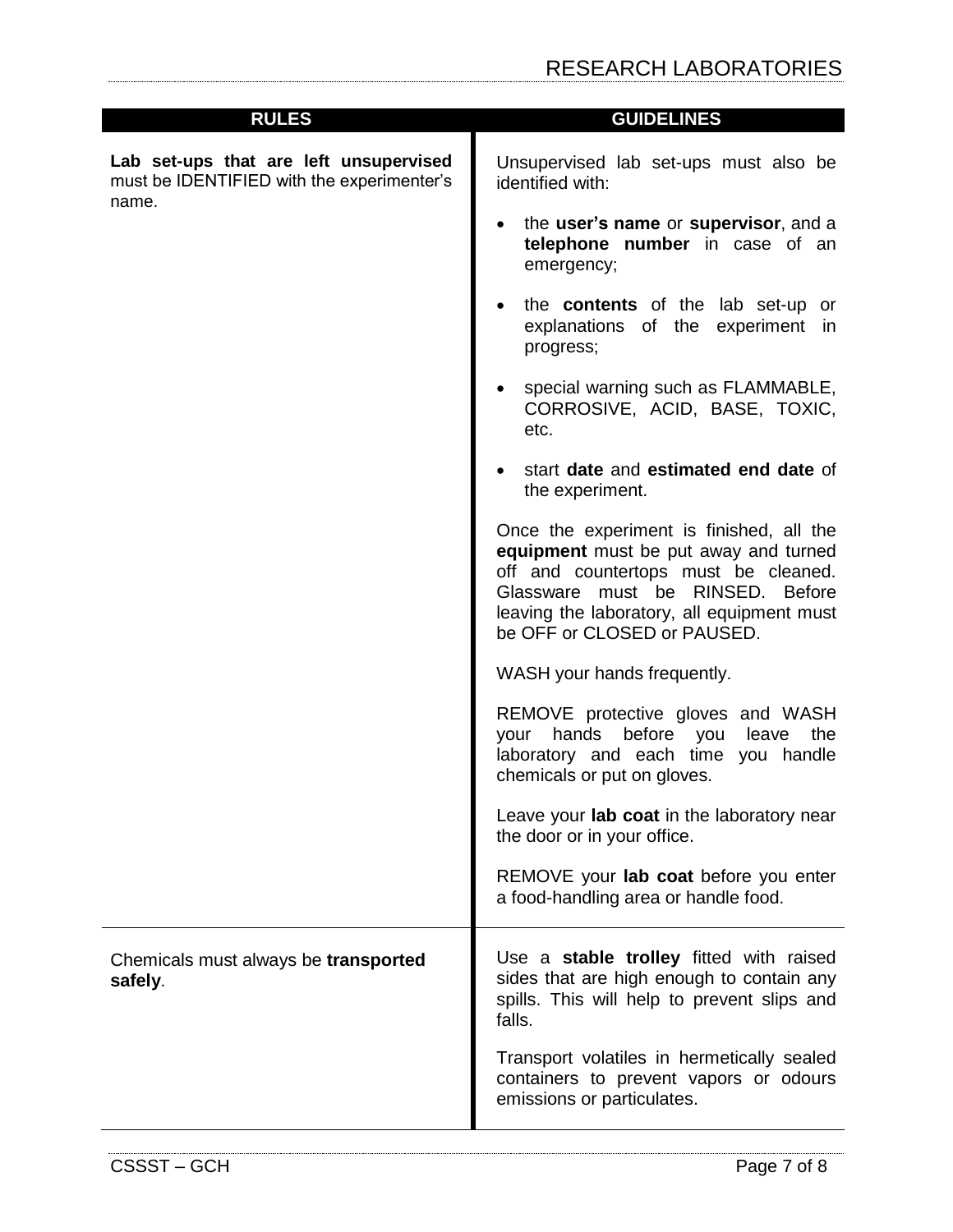| <b>RULES</b> | <b>GUIDELINES</b>                                                                                                                              |
|--------------|------------------------------------------------------------------------------------------------------------------------------------------------|
|              | Always<br>elevator<br>the<br>when<br>use<br>transporting chemicals and do not accept<br>passengers. It is strictly forbidden to use<br>stairs. |
|              | Have your lab coat washed as soon as it<br>gets dirty.                                                                                         |
|              | When leaving the laboratory, make sure<br>everything is secured, washed, put away<br>and that lab doors are LOCKED.                            |